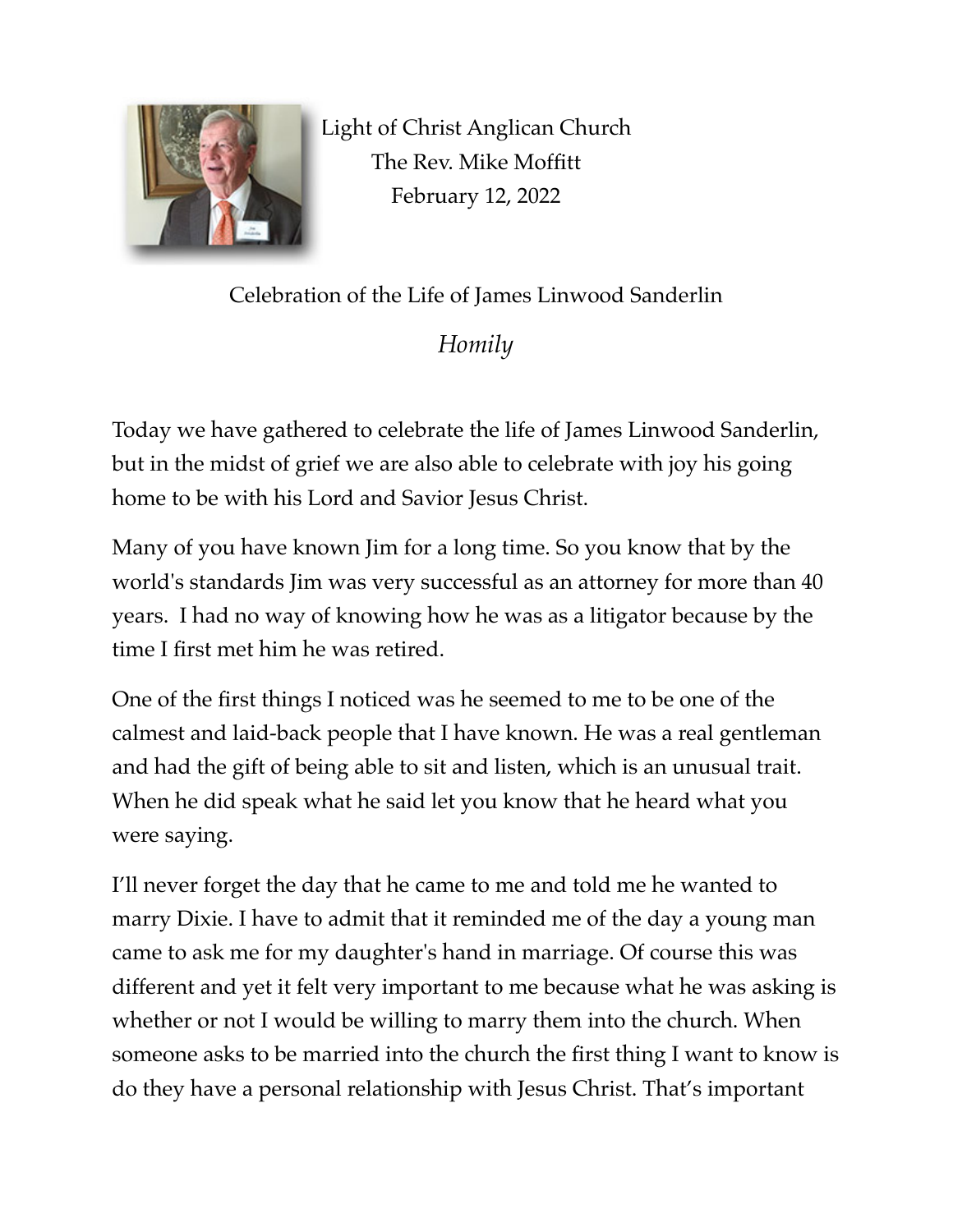because even though they will be making vows to each other, they are also making vows to God and to those within the church. Marriage is holy and sacred, so we treat it like that.

In light of that I asked Jim to tell me about his personal relationship with Jesus Christ. To my surprise that part of his story had begun after he came to Light of Christ and met Dixie. They had many long conversations about what it meant to be a follower of Jesus Christ, and his decision was actually very recent. He not only listened to Dixie's explanation but did his own research and realized his need for the Savior. As it ended up, I was happy to marry them after hearing his story.

Today, I feel honored to tell that part of Jim's story. Because of his decision to follow the Lord, I can come to you today with gratitude and join with the Psalmist in Psalm 30:11–12. Listen to these words from the Message translation,

*You did it: you changed wild lament into whirling dance; You ripped off my black mourning band and decked me with wildflowers, I'm about to burst with song; I can't keep quiet about you. God, my God, I can't thank you enough.*

Facing the death of a loved one is always difficult and there is never really a perfect time to say goodbye. Often, in an attempt to make ourselves feel better we encourage ourselves and others by saying things like, "Well she/ he has gone to a better place" or "We'll see them again."

There's a question that I want to briefly address. Is it true that we will see our loved ones again? One thing is certain—the day will come when each of us will be the one being memorialized and those who gather together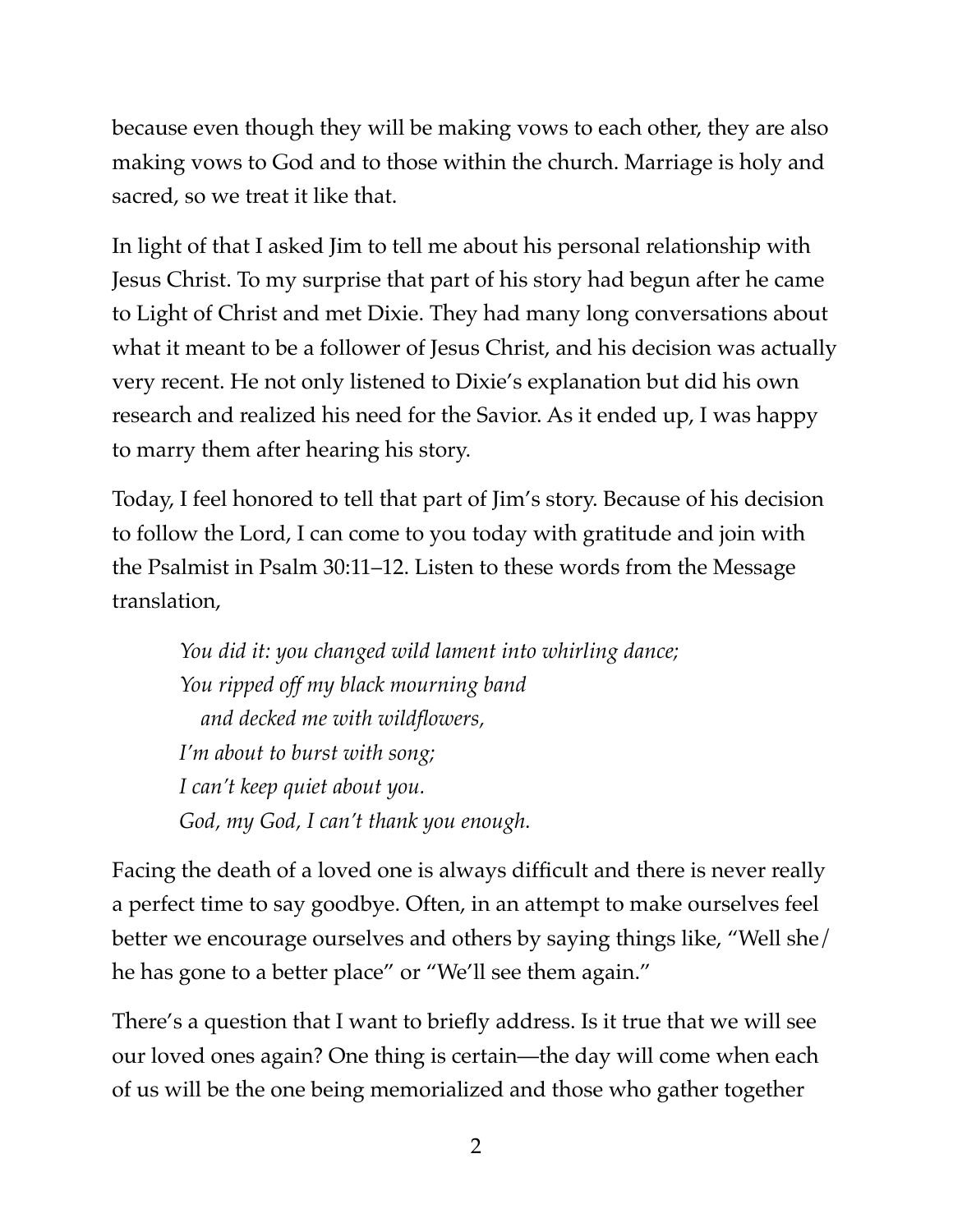may be asking themselves, "I wonder where they are? I hope I see them again."

When we read the *Gospel of John* we see that he was very clear concerning the identity of Jesus Christ and His purpose in coming to us as one of us. Right upfront in his gospel John revealed the true identity of our Lord. Listen to John 1:1–3,

*In the beginning was the Word, and the Word was with God, and the Word was God. He was in the beginning with God. All things were made through him, and without him was not anything made that was made.* 

In the same chapter the Apostle wrote in John 1:14,

*And the Word became flesh and dwelt among us, and we have seen his glory, glory as of the only Son from the Father, full of grace and truth.* 

Earlier we heard read <u>John 14:1–7</u> where Jesus was comforting his disciples. He told them that he was going away but he would prepare a place for them to join him someday. They were a bit confused and asked how they would be able to follow him if they didn't know the way. Jesus answered them, *"I am the way, and the truth, and the life. No one comes to the Father, except through me."* 

This was a very bold claim because Jesus made it very clear that he is the only way to the Father. There is no back door, or another way in.

In our Gospel reading this morning we read from John [5:24–29,](https://www.biblegateway.com/passage/?search=John+5:24%E2%80%9326&version=ESV) listen again to verses 24 and 28–29,

*"Truly, truly, I say to you, whoever hears my word and believes him who sent me has eternal life. He does not come into judgment,*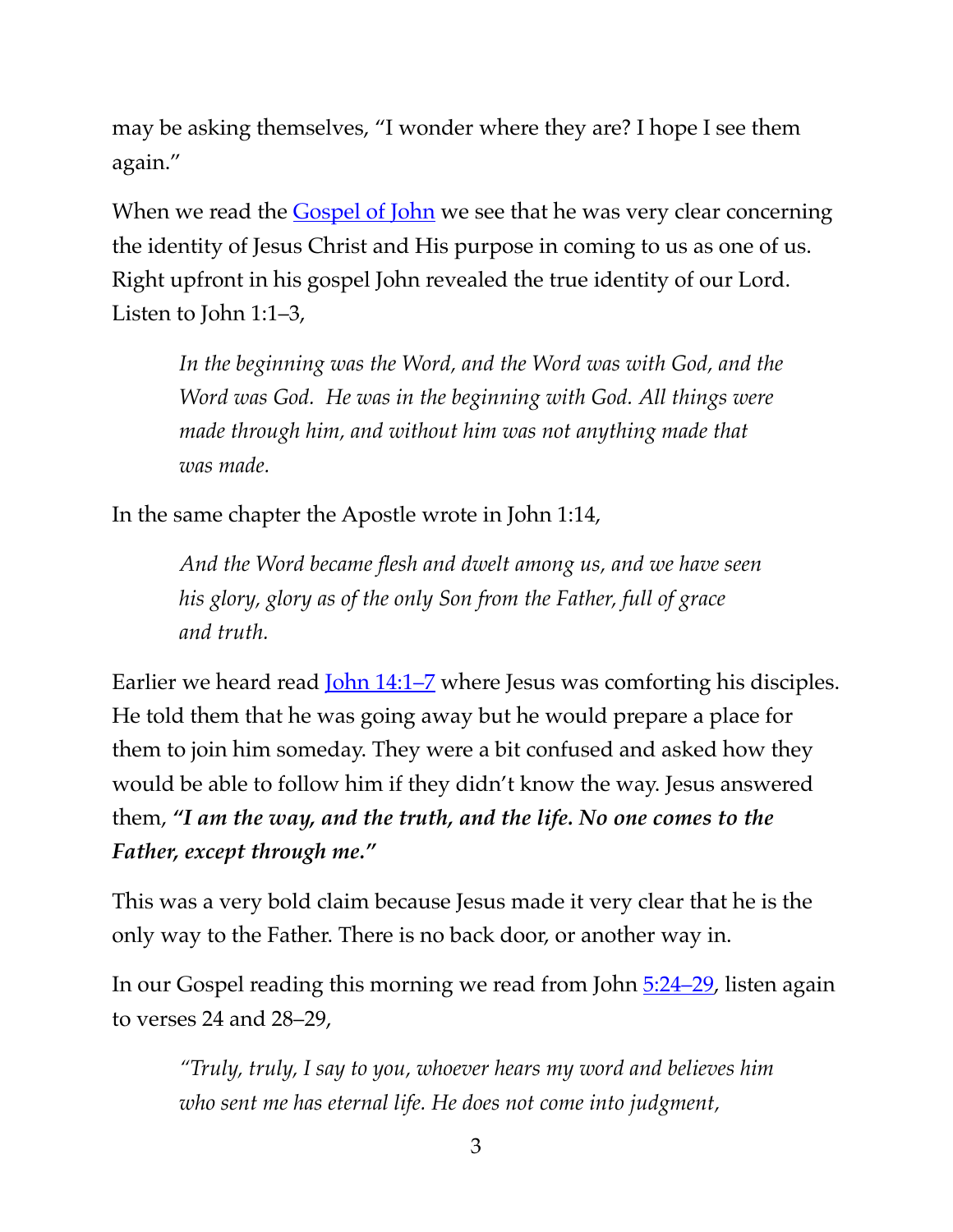*but has passed from death to life….Do not marvel at this, for an hour is coming when all who are in the tombs will hear his voice and come out, those who have done good to the resurrection of life, and those who have done evil to the resurrection of judgment".* 

The matter of good versus evil comes down to those who embrace the sacrifice that Jesus made on the cross for our sins, as opposed to those who reject that sacrifice and claim it to be foolishness.

Those who follow Jesus Christ and live for his glory in this life will experience the ultimate joy of eternal life in the presence of God. For those who follow him reap the benefit of being welcomed into the family of God. Those who reject the offer of salvation through Jesus Christ will face judgment. Jim understood this and even though he didn't want to leave just yet, he longed for the day when he would behold Jesus face to face.

Our separation from loved ones who have died in the faith is temporary, providing we too have put our faith and trust in Jesus Christ. We will see them again and then there will be no more death or sorrow or pain forever.

The sobering fact before us today is that every one of us will one day be the one being mourned, and it will either be a celebration of life now continued eternally in the presence of God or a tragedy of life now lived in eternal judgment because the offer of God for salvation in Christ alone was rejected.

Sin and judgment are not a popular topic in our culture and those who dare brook the subject are often seen as unloving, narrow-minded bigots. The truth is that not speaking of this truth of Scripture is extremely unloving because it is a matter of eternal life or eternal damnation. We live in a time and among many people who have rejected God and have no idea of a loving creator and because of that, they have no sense of hope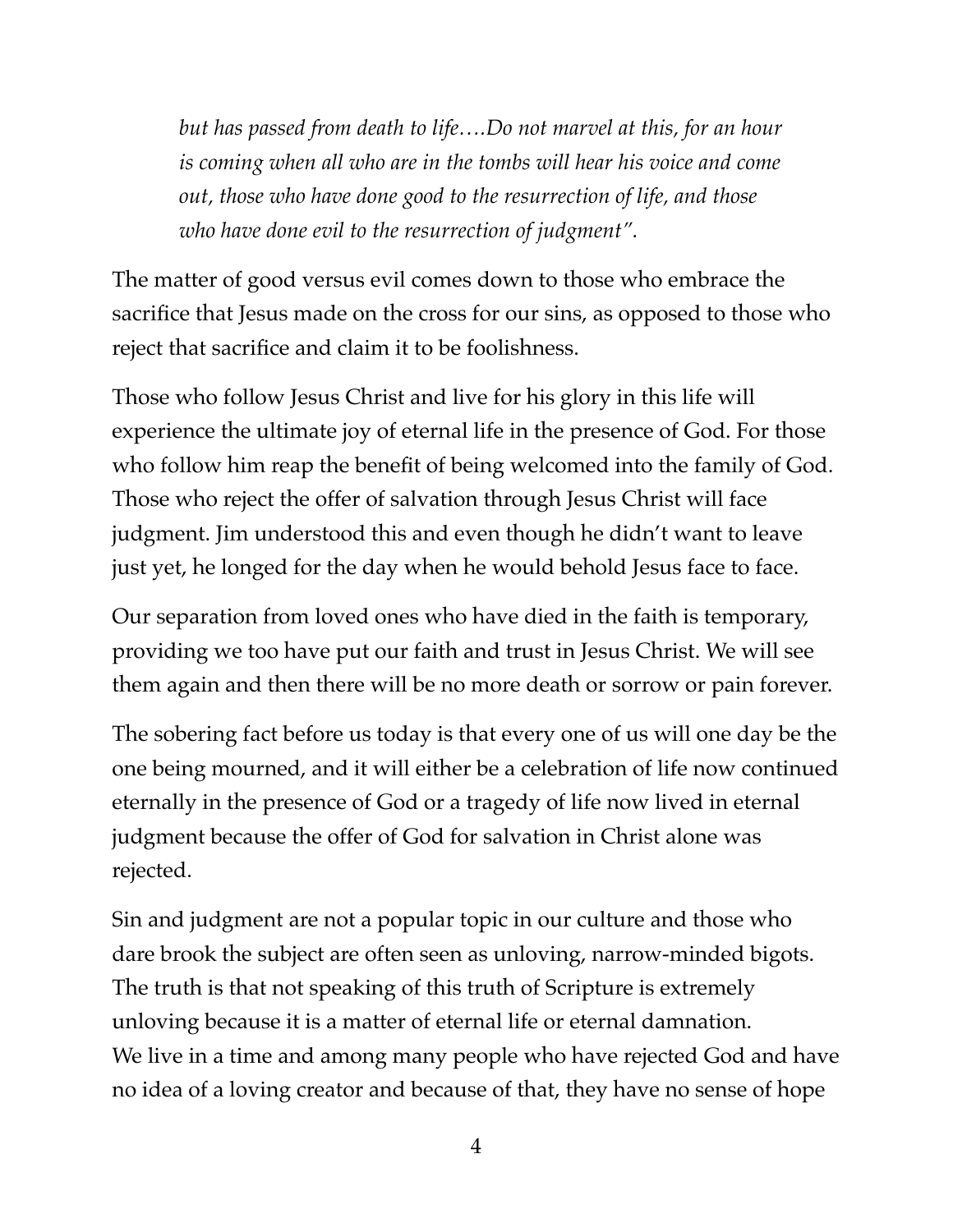or the truth and meaning of the love of Christ revealed through the cross. Many are seeking to find out the meaning of life and have concluded that life has no real meaning or hope.

 I never want to miss a chance of telling the truth of God's love and desire for those who do not know him to come to saving faith through Jesus Christ. If you are a Christian then you must reveal the good news of the gospel to those who struggle with believing. When you introduce anyone to Jesus Christ, he/she introduces that person to their true identity, their true purpose which is to know God and to worship and enjoy him forever. Our creation was not random or without purpose. It was intentional and with great purpose.

The fact is that God through Christ offers us relationship with Him here and now. That is what we were created for and the more we run away from God the more we suffer the consequences of our sin. It leads us to addictions, misery, dissatisfaction with life that ultimately will cause us to continue to pursue things that look promising but once attained bring us no relief. Only Jesus is able to meet the need of our hearts and we can only have Jesus when we are willing to bow our wills to him and in repentance turn to Him for our hope and salvation.

Today we come to say goodbye for now to Jim Sanderlin. He has gone on, but you and I are still here. Where will you spend eternity? Jesus was very clear, he is the only way to the Father, the only way to hope and to salvation, there are no other options, no back door. I know that Jim made his choice to follow the Lord Jesus, and because of that this day of mourning is also a day of celebration for Jim and all those who by faith have turned to Christ.